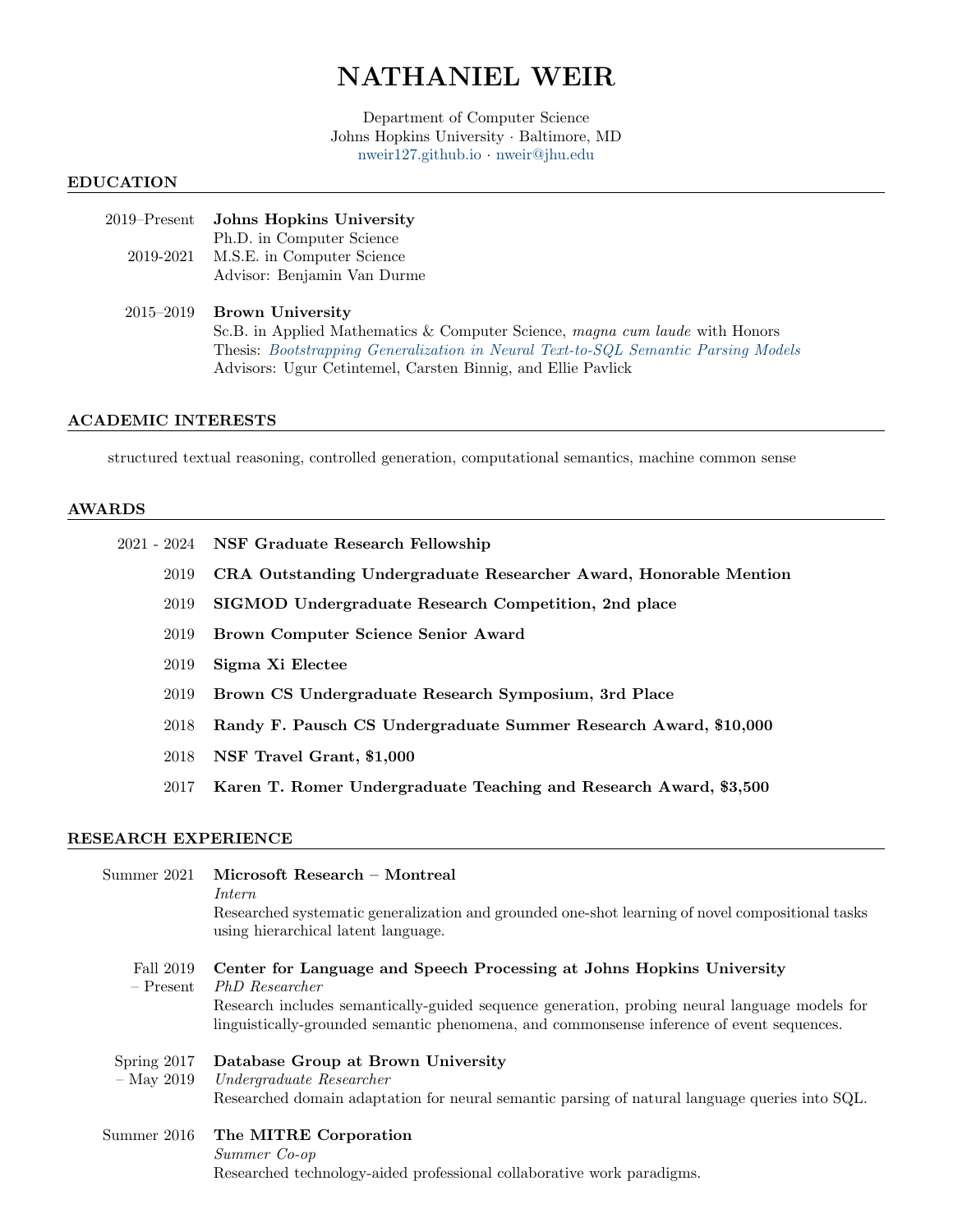### Brown University

Teaching Assistant

| Fall 2018 CSCI1570 Design and Analysis of Algorithms<br>Instructor: Paul Valiant |
|----------------------------------------------------------------------------------|
| Spring 2017, CSCI0220 Discrete Structures and Probability                        |

Spring 2018 Instructor: Caroline Klivans

## PUBLICATIONS

- 2022 Nathaniel Weir, Xingdi Yuan, Marc-Alexandre Côté, Matthew J. Hausknecht, Romain Laroche, Ida Momennejad, Harm van Seijen and Benjamin Van Durme. [One-Shot Learning from a Demonstration](https://arxiv.org/abs/2203.04806) [with Hierarchical Latent Language.](https://arxiv.org/abs/2203.04806) ArXiv
- 2021 Jiefu Ou<sup>∗</sup>, Nathaniel Weir<sup>∗</sup>, Anton Belyy<sup>∗</sup>, Felix Yu, and Benjamin Van Durme. [InFillmore: Frame-](https://aclanthology.org/2021.starsem-1.12.pdf)[Guided Language Generation with Bidirectional Context.](https://aclanthology.org/2021.starsem-1.12.pdf) StarSem.
- 2020 **Nathaniel Weir**, João Sedoc, and Benjamin Van Durme. COD3s[: Diverse Generation with Discrete](https://www.aclweb.org/anthology/2020.emnlp-main.421/) [Semantic Signatures.](https://www.aclweb.org/anthology/2020.emnlp-main.421/) EMNLP. [Oral Presentation.](https://slideslive.com/38939341/cod3s-diverse-generation-with-discrete-semantic-signatures)
- 2020 Nathaniel Weir, Adam Poliak, and Benjamin Van Durme. [Probing Neural Language Models for](https://arxiv.org/abs/2004.04877) [Human Tacit Assumptions.](https://arxiv.org/abs/2004.04877) CogSci. [Oral Presentation.](https://youtu.be/C1oVXjjnxEc)
- 2020 Nathaniel Weir, Prasetya Utama, Alex Galakatos, Andrew Crotty, Amir Ilkhechi, Shekar Ramaswamy, Rohin Bhusan, Nadja Geisler, Benjamin Hattasch, Steffen Eger, Ugur Cetintemel, and Carsten Binnig. [DBPal: A Fully Pluggable NL2SQL Training Pipeline.](https://dl.acm.org/doi/abs/10.1145/3318464.3380589) SIGMOD. [Oral Presentation.](https://dl.acm.org/doi/abs/10.1145/3318464.3380589#sec-supp)
- 2018 Fuat Basik, Benjamin Hattasch, Amir Ilkhechi, Arif Usta, Shekar Ramaswamy, Prasetya Utama, Nathaniel Weir, Carsten Binnig and Ugur Cetintemel. [DBPal: A Learned NL-Interface for Databases.](https://dl.acm.org/citation.cfm?id=3193562) SIGMOD. Demo Presentation.
- 2017 Prasetya Utama, Nathaniel Weir, Carsten Binnig, and Ugur Cetintemel. [Voice-based Data Explo](https://scai.info/papers/SCAI2017_EchoQuery.pdf)[ration: Chatting with your Database.](https://scai.info/papers/SCAI2017_EchoQuery.pdf) SCAI.

#### PRESENTATIONS

#### Probing Neural Language Models for Human Tacit Assumptions

03/2020 Poster 8th Mid-Atlantic Student Colloquium on Speech, Language and Learning

## DBPal: A Fully Pluggable Natural Language Interface to Databases

| 01/2019 | Talk | North East Database Day @ MIT |
|---------|------|-------------------------------|
| 10/2018 | Talk | IBM AI Systems Day @ MIT      |
| 01/2018 | Demo | North East Database Day @ MIT |

#### REVIEWING

ICLR 2021 (secondary), ACL 2020 (secondary), AKBC 2020 (secondary)

#### TECHNICAL SKILLS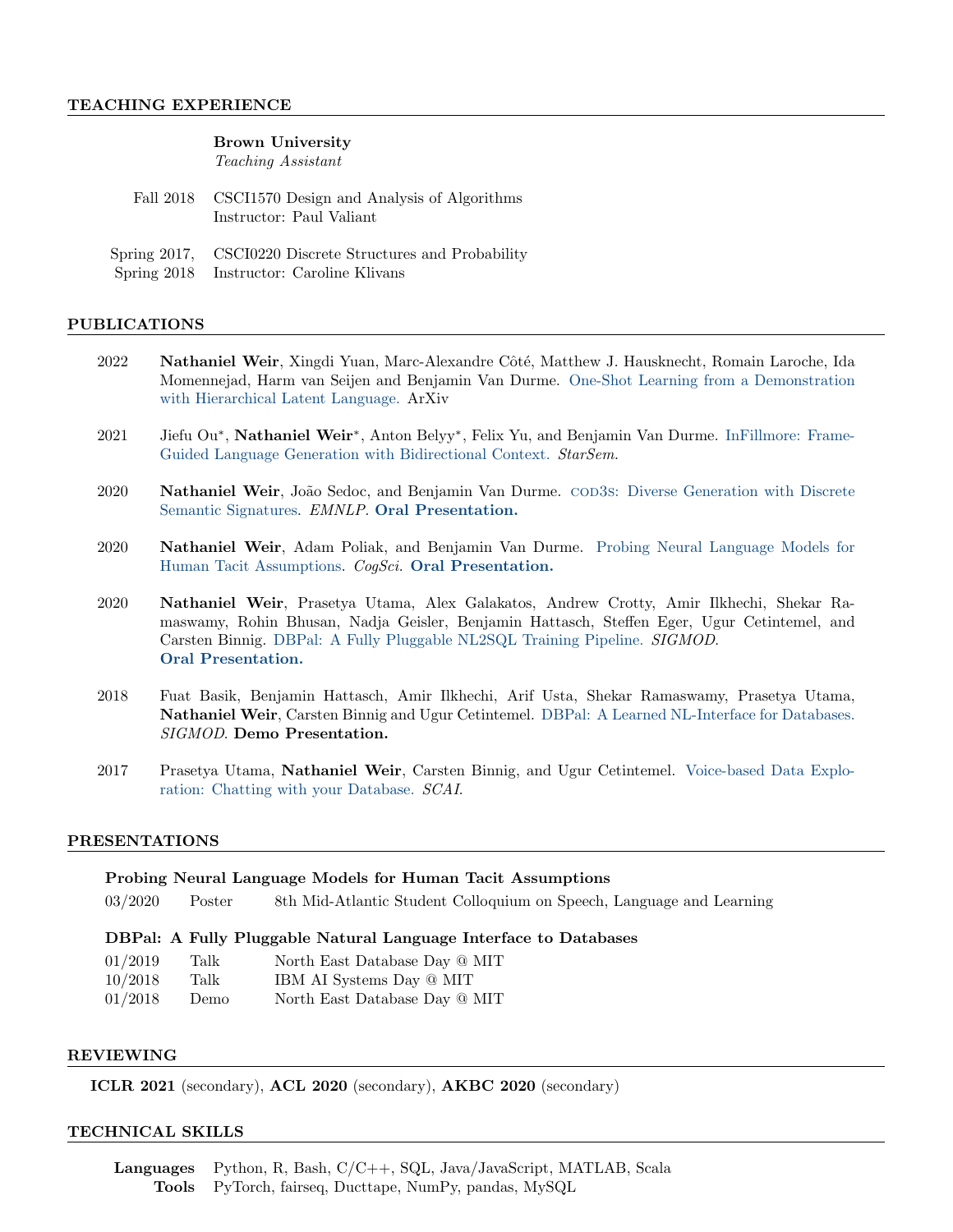Misc. Jupyter, Git, RStudio, IATEX